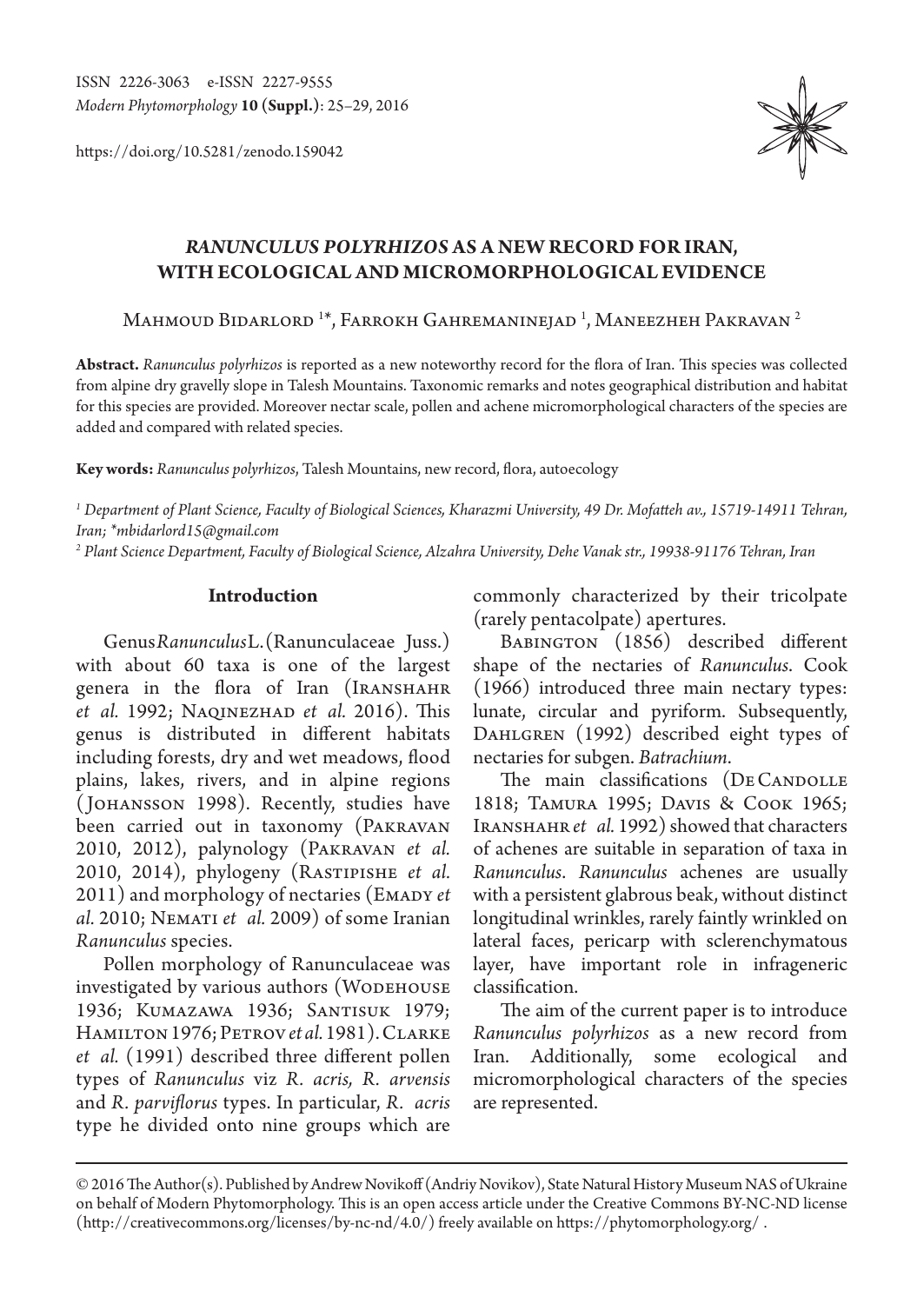

**Fig. 1.** *Ranunculus polyrhizos*: **A** – habit; **B** – root; **C** – basal leaf lamina; **D** – stem leaf lamina; **E** – flower (sepals and petals); **F** – friut.

## **Material and methods**

During the field work in Talesh mountains some interesting *Ranunculus* specimens were collected. Later these specimens were crosschecked with Floras (Boissier 1867; Ovchinnikov 1937; Davis & Cook 1965; Iranshahr *et al.* 1992; Wang & Gilbert 2001) and then, on the base of inspection of herbarium collections at T, FAR, TARI and W, the specimens have been identified as *R. polyrhizos* Stephan ex Willd. Recorded material was deposited at FAR, T and W herbaria.

Some morphological characters were measured in the field on living plants, while others were analyzed on herbarium specimens by using stereomicroscope Zeiss Stemi SV 6. Micromorphological analyses were carried out on scanning electron microscope KYKY-EM 3200. Soil samples were taken from the center of the population to 30 cm depth. Measured soil variables include physical and chemical properties. Soil texture was determined by the hydrometric method (Bouyoucus 1951). Soil pH and soil electrical conductivity (EC) were determined by pH-meter with glass electrode and ECmeter respectively. Organic matter (OM) was estimated by Walkley and Black method (Nelson & Sommers 1996).

## **Results and discussion**

*Ranunculus polyrhizos* Stephan ex Willd., Sp. Pl., ed. 4 [von Willdenow.] **2 (2)**: 1324, 1799; Ovchinnikov, Flora of USSR **7**: 301, 1937; Davis, Flora of Turkey **1**: 170, 1965; Wang, Flora of China **6**: 282, 2001 (Fig. 1).

**Specimens examined. IRAN:** Ardabil province, 43 km on the road of Ardabil to Khalkhal, Neor, Lissar protected area, Bacrodagh mountain, 2800-2900 m a.s.l., 37° 58′ N, 48° 36′ E, 03 May 2014, *Bidarlord 15887* (FAR, T, W).

**Additional specimens examined. CHINA:**  Manchuria, Tigrowe Prope Schi-touhodse. 5.6.1928, N. Kozlow, *W 12438*, 1940. **RUSSIA:** *W 9910*, 1964; *W 21992*, 1974; *W 12892*, 1992; *W 09052*, 1991. **TURKEY:** B8 Erzurum, Palandoken Dag Gebirgs steppe, 2900 m, 1978, *W 12892*.

**Morphological remarks.** Perennial glabrous plants, 5-17 cm high. Roots fasciculate, slender. Collar fibrous. Stems 1-3, usually ascending or erect, distally branched, mostly 2-5-flowered. Basal leaves petiolate, petioles 1.5-5 cm, glabrous; blade 0.7-1.8×1-3.2 cm, more or less reniform or rounded-reniform in outline, deeply tripartite or trisected, the segments tapering to a petiole like base, the middle segment oblong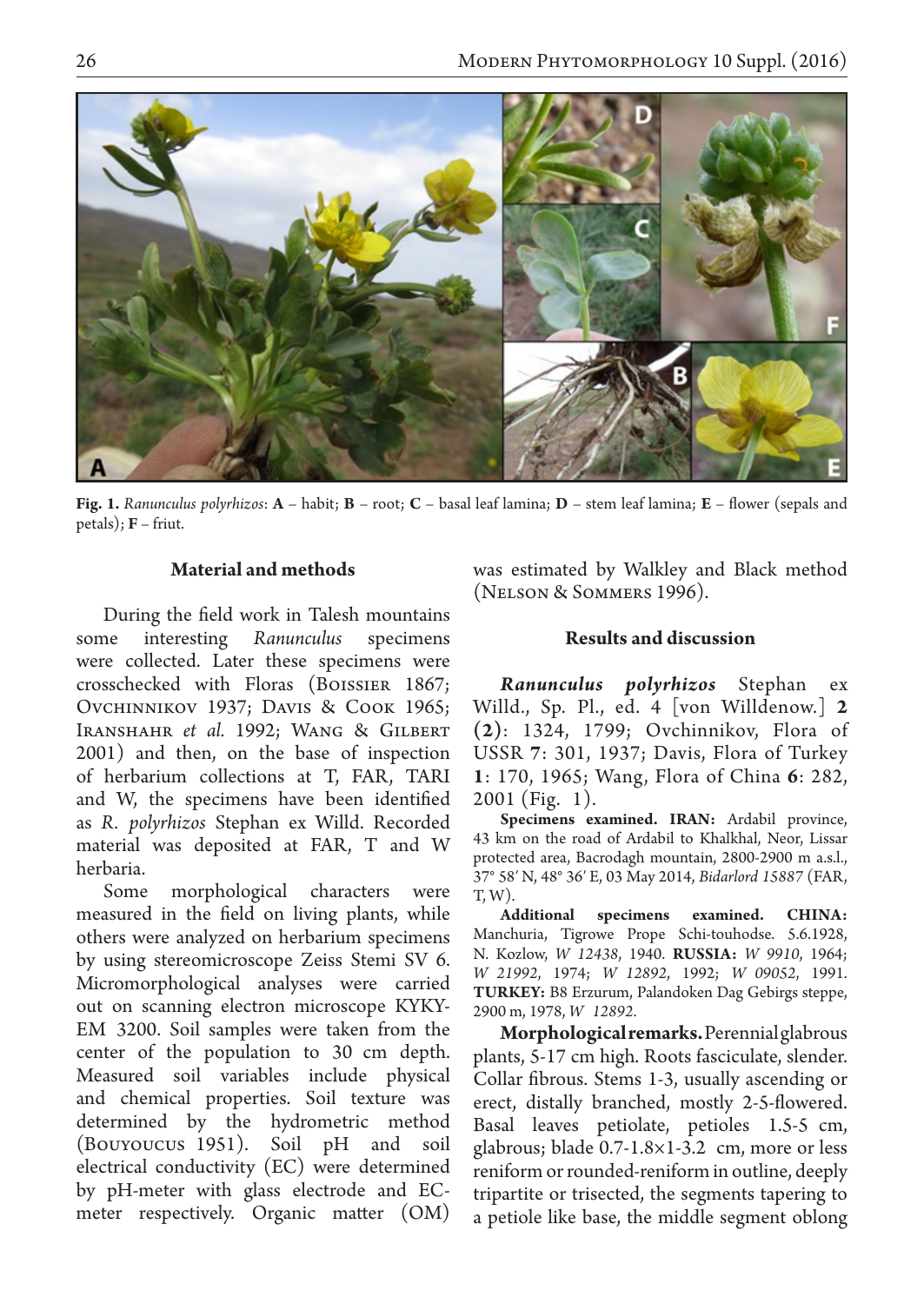

**Fig. 2.** SEM micrographs of *Ranunculus polyrhizos*: **A** – achene; **B** – achene surface; **C** – polar view of pollen grain; **D** – equatorial view of pollen grain; E – exin surface.

obovate, cuneate, with 3 rounded apical teeth or small lobes, the lateral segments broader than the middle one, bifid, with entire obtuse margin. Lower stem leaves similar to basal leaves. Upper stem leaves sessile, trisected, segments linear, bracts sessile, 2-3-partite, with linear lobes. Peduncles finely sulcate, often divaricate, in groups of 2 or 3, glabrous or minutely hairy distally. Flowers solitary, terminal, 1-2 cm in diameter. Receptacles puberulent. Sepals 5, as long as half of petals, more or less broad ovate, convex, with numerous prominent rather dark longitudinal partly branching veins, abaxially sparsely yellowish and puberulent; the edges whitish, scarious, hairy. Petals 5-7, 5-10×5-8 mm obovate, with prominent veins on both surfaces, the margin rounded, with a few hairs near nectary, nectar scale sacate. Stamens numerous; anthers narrowly oblong. Achenes 2-2.5 mm long, *ca.* 1.5-2 mm wide, more or less obovate or oblong-obovate, turgid, covered with a short whitish-scarious hairs,

without transverse wrinkles, but pericarp often in lower seed-bearing part with two longitudinal spongy wings; the beak to 0.3 mm, glabrous, uncinate. Scanning electron microscope analysis of achene morphology showed that epidermal cells are imbricate, with strip-like hairs. Seeds light brown with dark brown longitudinal ribs, ellipsoid or triangular, 1-1.5 mm long and 0.8-1 mm wide, outline on the hilum face triangular (Figs 2 & 3).

**Phenology.** Flowering in April – May, fruiting in May – June.

**Distribution and habitat.** *R. polyrhizos*  has been collected from alpine dry gravelly slope of the Backrodagh mountain in the Talesh mountains, ranging from altitudes of 2800-2900 m a.s.l. Accordingly to conducted analysis, this species grows on the loamy soils (sand 48, clay 20, silt 32) with pH 7, soil EC – 670 µSiemens/cm, and organic matter near 4.5%. This species was accompanied by such alpine species as *Allium derderianum* Regel,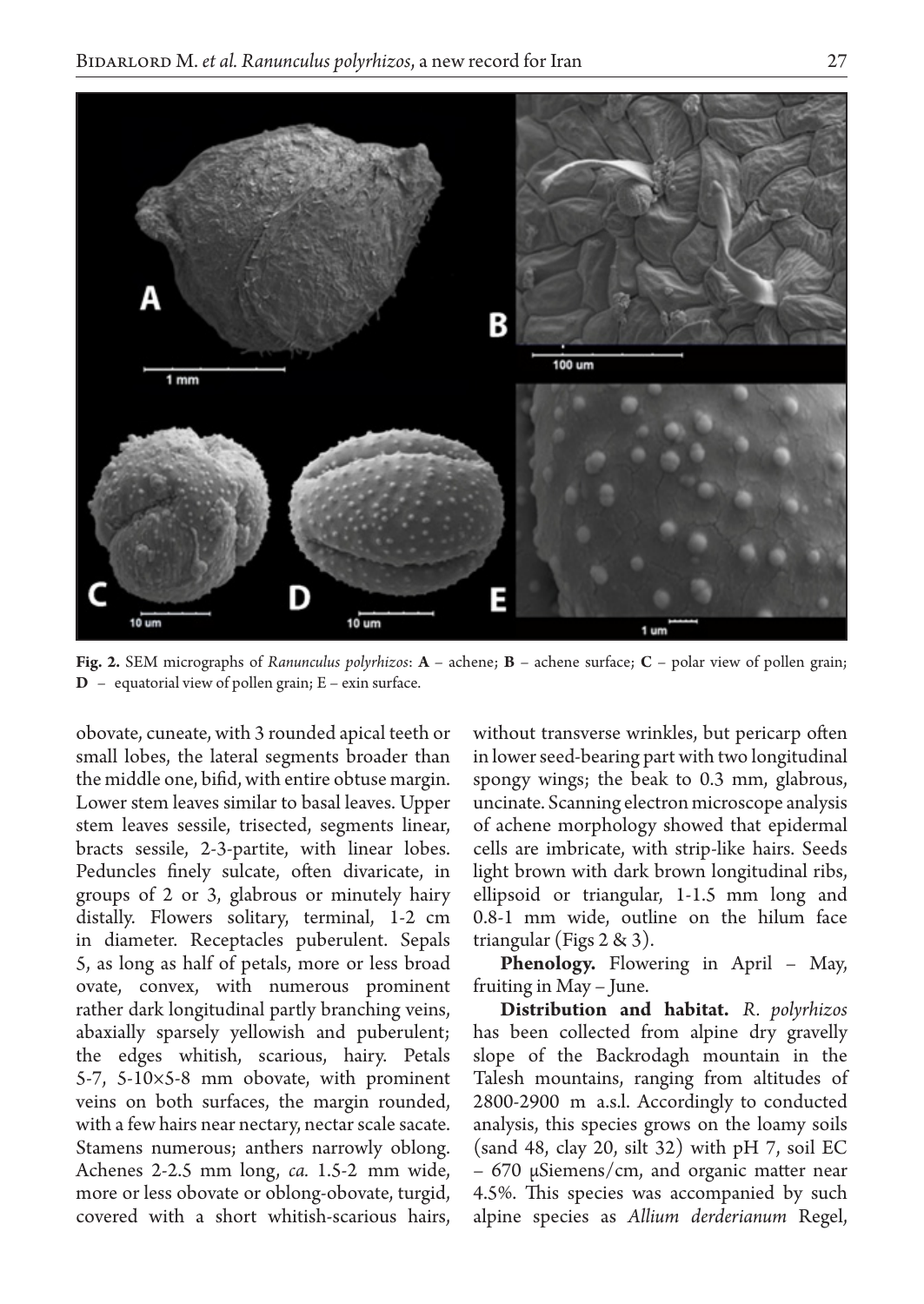*Alopecurus aucheri* Boiss., *Artemisia melanolepis* Boiss., *Astragalus aureus* Willd., *Campanula stevenii* M. Bieb., *Colchicum raddeanum* (Regel) K. Perss., *Festuca rupicola* Heuff., *Ficaria kochii* (Ledeb.) Iranshahr & Rech. f, *Jurinea monocephala* Aitch. & Hemsl., *Minuartia recurva*  (All.) Schinz & Thell., *Onobrychis cornuta* (L.) Desv., *Poa bulbosa* var. *vivipara* Koch, *Scutellaria pinnatifida* A. Ham., *Tanacetum chiliophyllum*  (Fisch. & E. Mey. ex DC.) Sch. Bip, *Thymus kotschyanus* Boiss. & Hohen., *Valeriana leucophaea* DC., and *Veronica kurdica* Benth.

*R. polyrhizos* is an Euro-Siberian element. It was firstly described from Siberia (WILDENOW 1799). It is distributed from Turkey, Transcaucasia, Central and South Russia, Siberia, Kazakhstan to China (Xinjiang). This species grows in alpine screes, steppes, meadows, among scrubs, sometimes on abandoned fields, dry gravelly slopes in altitude from 1200 to 3000 m a.s.l. (Ovchinnikov 1937; Davis & Cook 1965; Wang & Gilbert 2001).

According to molecular results (EMADZADE *et al.* 2010), the Central Asian specimens of *R. polyrhizus* were nested within North American clade. However, some previous investigations (NEMATI et al. 2009; EMADY *et al.* 2010) showed that characters of nectar scale have taxonomical value and separate these *Ranunculus* species.

In *R. polyrhizos* nectar is excreted by nectar scale at the base of petal on the yellow claw. Nectar scale is about 1×0.8 mm. It arises directly from the petal to which it is laterally attaching in the whole of its length and forming a sack at the petal bottom. At the top it is hairy and sometime dentate (Fig. 3). Basing on NEMATI *et al.* (2009) *R. polyrhizos* nectar scale shape is similar to such in *R. asiaticus*, but in color it is golden-yellow instead of red-purple.

The pollen grains of *R. polyrhizos*  are triporate, radically symmetrical, and heteropolar. The length of polar axis (P) is 29.5  $\mu$ m and equatorial length (E) is 22.01  $\mu$ m,  $\pm P/E = 29.5/22.1$ . Pollen shape is prolate. Ornamentation is verrucate. Pollen characters *R. polyrhizos* is similar to *R. glacialis* (HALBRITTER *et al.* 2011). These pollen characters occurred in the *R. acris* type in accordance to Clarke *et al.* (1991).

#### **Acknowledgements**

The authors wish to thank former curator of W Herbarium for providing the herbarium specimens. We also wish to thank Dr. J. Noorozi for his valuable comments.

#### **References**

- **Babington C.C. 1856.** On the *Batrachium ranunculi* of Britain. *Trans. Bot. Soc. Edinburgh* **5**: 65–84.
- **Boissier E. 1867.** Flora orientalis: Sive, enumeratio plantarum in Oriente a Graecia et Aegyptoad Indiae fines hucusque observatarum, **1**: 20–57. H. Georg, Genevae.
- **Bouyoucus G.J. 1951.** A recalibration of the hydrometer for making echanical analysis of soils. *Agron. J.* **43**: 434–438.
- **Clarke G.C.S., Punt W., Hoen P.P. 1991.** The Northwest European pollen flora. 51. Ranunculaceae. *Rev. Palaeobot. Palynol.* **69**: 117–271.
- **Cook C.D.K. 1966.** A monographic study of *Ranunculus* subgen. *Batrachium* (DC.) A. Gray. *Mitt. Bot. Staatssamml. Münch.* **6**: 47–237.
- **Dahlgren G. 1992.** *Ranunculus* subgenus *Batrachium* on the Aegean Islands and adjacent areas: Nectary types and breeding system. *Nordic J. Bot.* **12 (3)**: 299–310.
- **Davis P.H., Cook C.D.K. 1965.** *Ranunculus*. In: *Davis P.H.* (ed.), Flora of Turkey and the East Aegean Islands. **Vol. 1**: 146–197. Edinburgh University Press, Edinburgh.
- DE CANDOLLE A. 1818. Regni vegetabilis systema naturale, sive ordines, genera et species plantarum secundum methodi naturalis normas digestarum et descriptarum. Vol. 1. Sumptibus sociorum Treuttel et Würtz, Parisiis.
- **Emady N.S., Pakravan fard M., Amini T. 2010.**  Study of nectar scale characters in annual *Ranunculus* from Ranunculuceae in Iran. *Taxonomy Biosystematics* **2 (4)**: 25–32.
- **Emadzad K., Lehnebach C., Lockhart P., Hörandl E. 2010.** A molecular phylogeny, morphology and classification of genera of Ranunculeae (Ranunculaceae). *Taxon* **59**: 809–828.
- **Halbritter H., Auera A., Kohler R. 2011.***Ranunculus glacialis*. In: PalDat (2011-10-17), A palynological database. https://www.paldat.org/pub/Ranunculus\_ glacialis/203506 . Accessed 21 April 2016.
- **Hamilton A.C. 1976.** Identification of East African Urticales pollen (Ranunculaceae). *Pollen et Spores* **18 (1)**: 27–66.
- **Iranshah M., Rechinger K.H., Riedl H. 1992.**  *Ranunculus*. In: Rechinger K.H. (ed.), Flora Iranica. **Vol. 171**: 127–194. Ackademic Druck-und Verlagsanst, Graz.